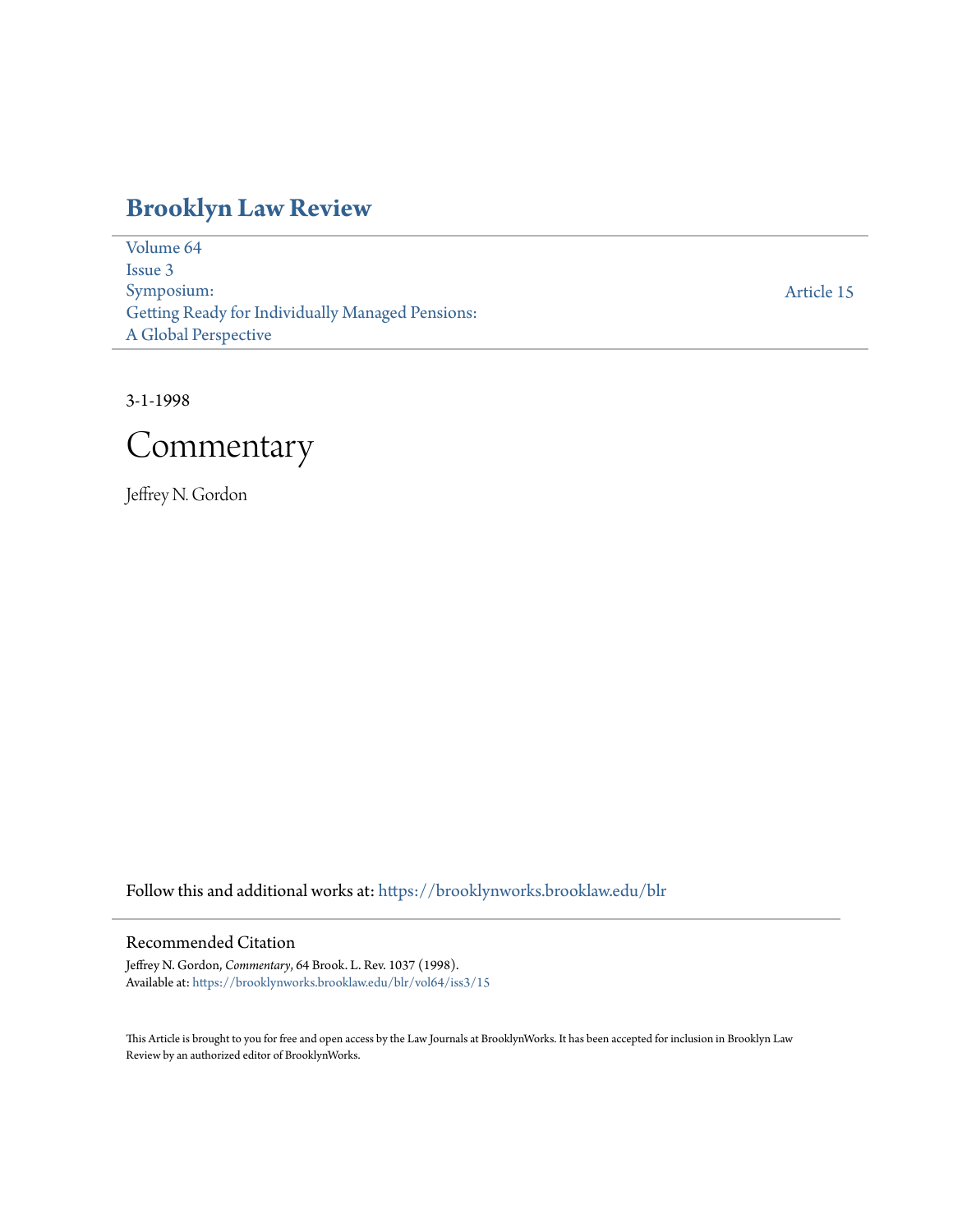# **COMMENTARY**

### INDIVIDUAL RESPONSIBILITY FOR THE INVESTMENT OF RETIREMENT SAVINGS: A CAUTIONARY VIEW\*

#### *Jeffrey N. Gordon'*

These papers, including ones presented earlier this morning, raise questions about an adequate regime of consumer protection in an era in which responsibility for retirement savings and investment decisionmaking is being devolved, increasingly, to individuals. This shift to individual responsibility has also characterized many Social Security reform proposals, previously a bedrock system of publiclydetermined benefit levels. I find this devolution troubling; I think it is odd for individuals to have this responsibility. Individuals are not good risk bearers of market volatility, both in a financial sense and in a psychological sense. The consequence is that unless individuals are locked into allequity portfolios, as Professor Weiss has suggested, they are likely to pick inefficient portfolios that will not serve their long-term interests. The evidence from current investment of 401(k) plans and other self-directed regiment plans is that individuals tend to underweight equity and correspondingly overweight fixed-income securities despite long-term horizons

**<sup>.© 1998</sup>** Jeffrey **N.** Gordon. **All** Rights Reserved. The following discussion is presented in its original transcript format, with minor editorial changes **by** the Author.

t Alfred W. Bressler Professor of Law, Columbia University, and Co-Director, Center for Law and Economic Studies. Based on remarks delivered at the Brooklyn Law Review Symposium "Getting Ready for Individually Managed Pensions: A Global Perspective" held in September **1998.**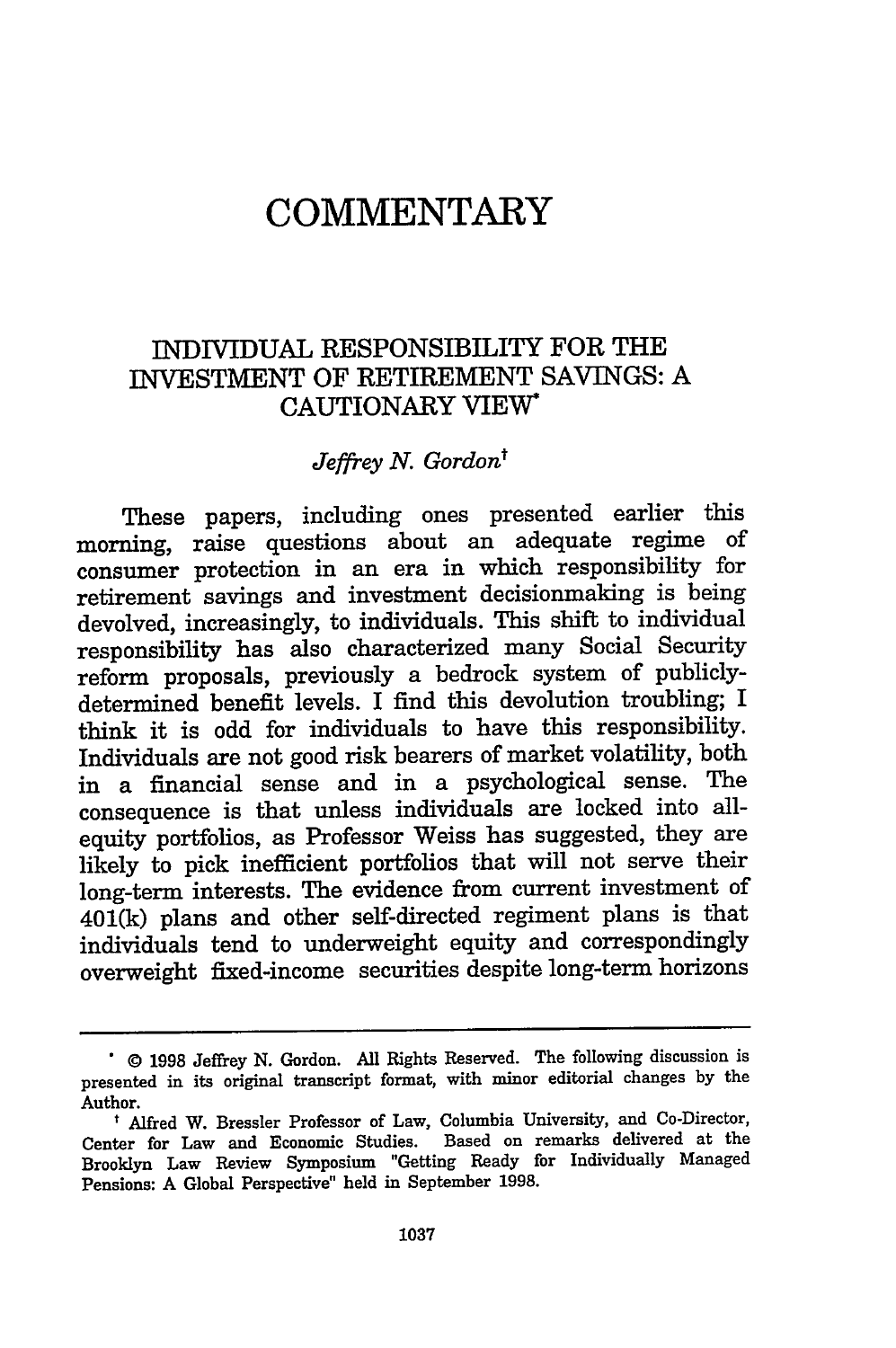of retirement savings. Thus, under present institutional arrangements, the devolution trend is likely to erode the retirement security and comfort of tomorrow's retirees.

Individuals are particularly poor at assessing and bearing the intertemporal risks that arise because of the comparative volatility of stocks versus bonds. This is true even if an individual can appreciate that an all-equity portfolio will over time almost certainly outperform an all-bond portfolio (and outperform a mixed portfolio). (This superior performance of equity portfolios over ten or fifteen year time periods has been the historical experience in **U.S.** financial markets for more than a century. The past does not predict the future, of course, but in the end, no investment is "risk free.") The individual faces volatility risk of uncertain dimension and is likely to choose a portfolio overweighted in debt, reasoning thusly: "Even if on average, stocks return more than bonds, I retire at particular point in time; what will happen to the market value of my (all equity) portfolio in the face of a market collapse? Perhaps the market will rebound eventually, but in the meantime I will be spending down the now-depressed value of principal. Therefore, I will protect against that volatility risk by investing heavily in bonds." Additionally, and no less potently, the psychological evidence is that individuals will overvalue losses relative to gains of equal size. This problem of "loss aversion" makes it more difficult to invest in stocks, where the daily fluctuations are widely reported, than in bonds or other fixed income securities, where the fluctuations are less and often simply not reported. (Try getting a bank to mark-tomarket a certificate of deposit or a guaranteed investment contract.)

These reflections recall the famous essay of twenty years ago by then-Professor now Dean Clark that mapped out the four stages of investment management.' The general theme is that the widening of the distribution of ownership of the beneficial claims of securities has been accompanied by greater specialization of the investment function. The first stage is characterized by the individual entrepreneur. Management is centralized and beneficial ownership is centralized because the

**<sup>&#</sup>x27;** Robert C. Clark, The Four Stages of Capitalism: Reflections on Investment Management Treatises, 94 Harv. L. Rev. **561** (1981).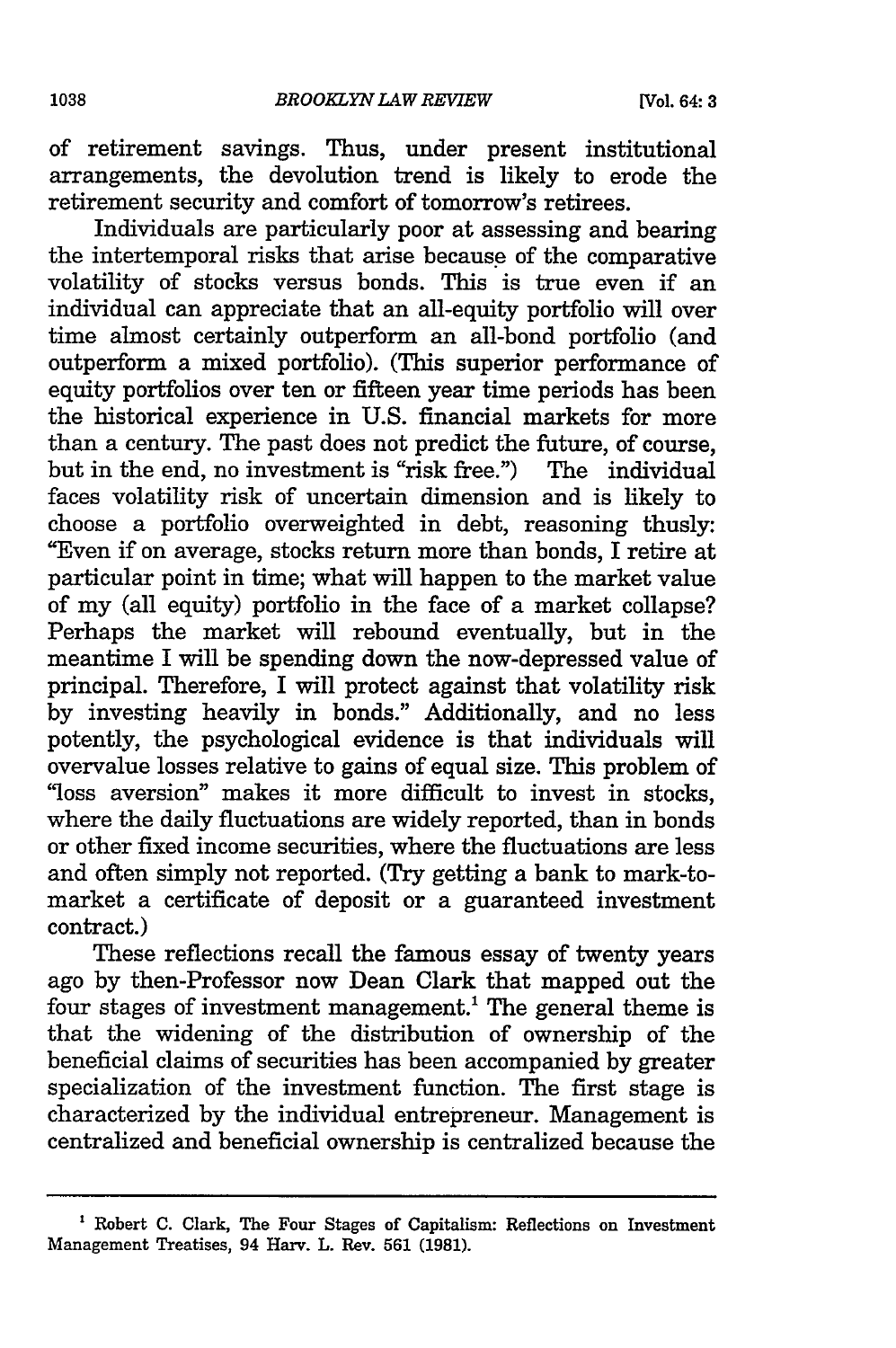entrepreneur owns and controls it all. In the second stage, ownership is separated from business management (in Berle-Means terms, the separation of ownership and control). In this stage, capital comes in from dispersed investors who play no role in the business, and the manager will not necessarily have a large ownership stake. In stage three, what we might now think of as the rise of institutional investors, "ownership" is divided between those who supply capital (and who are beneficial owners) and those who provide investment management. Institutional investors serve as financial intermediaries collecting capital from dispersed investors and in turn invest it in specific companies. The capital suppliers make neither managerial decisions over portfolio composition nor over the portfolio companies in which they may be deemed to have some beneficial stake.

Stage four is the crucial stage for our purposes. Clark foresees the division of the "capital supplier" into the "savings planner" on the one hand and the "beneficiary" on the other. This stage gives beneficial ownership its widest distribution, including all those who participate in retirement plans, even while specialization pushes decisionmaking responsibility for capital supply and investment management further away from such beneficiaries. This is the subject of our conference: the contours of this stage of capitalism with respect to savings planning decisions and beneficial ownership.

It turns out that Dean Clark's sketch of stage four was based on an incorrect premise. His conception was based, in effect, on defined benefit plans, where firms were doing the savings and investment planning on behalf of employees, and firms were bearing the risk. Individuals were the beneficiaries through their retirement benefits so the necessary regulatory system was a consumer protection regime to guard against, for example, bad investment decisionmaking by the firm and pension plan insolvency. Clark did not foresee that employees would actually be bearing the risk of their investment choices and, indeed, accepting responsibility for making them. The "fourth stage" now seems to entail a merging of some of the investment functions that Clark imagined that specialization in skill and risk-bearing capability would further separate.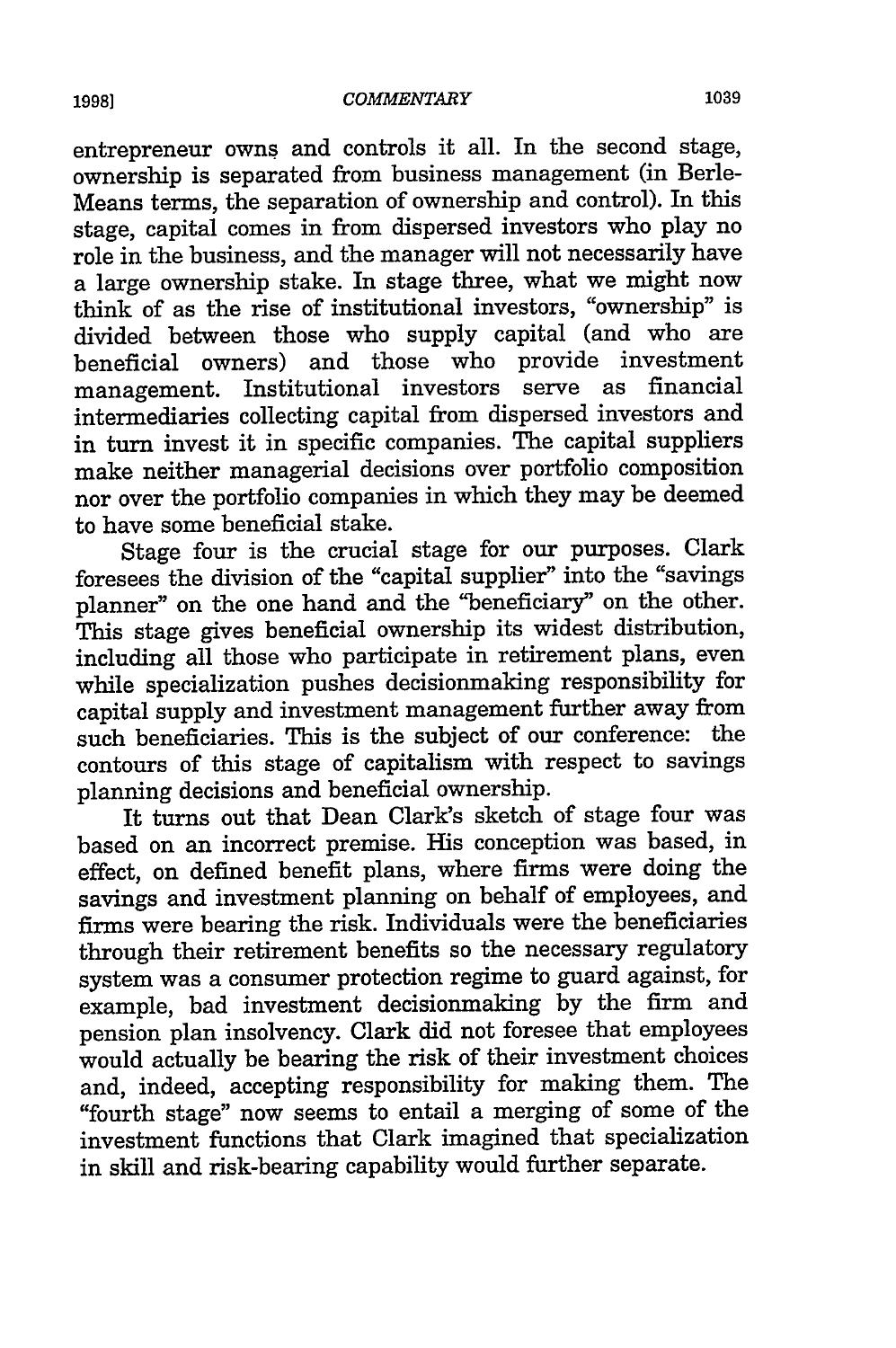This new enthusiasm for devolution of risk bearing and responsibility to individuals appears not just in the United States but also in the U.K., as we have heard, and in other places, and it may animate the various privatization proposals for Social Security. It appears as part of a general social thrust to shift risks to individuals, the disintermediation of risk. Think, for example, of our changing attitudes about employee layoffs in terms of shifting the risk of economic change or depreciation of human capital investments from firms to individuals. Assuming that there is no great wealth transfer underway, it must be that gains from reduction in moral hazard (the greater incentives that employees face to keep skills fresh and relevant and job motivation high) overcome the losses in comparative risk-bearing capacity. It is a grand social experiment, facilitated at least in the U.S. by rising stock markets and low unemployment levels and may be politically sustainable only in such an environment.

Clark's reliance on the defined benefit plan as a keystone to the fourth stage makes it worth reflecting upon defined benefit plans, now in disfavor. Defined benefit plans have some very desirable attributes. For one thing, such a plan efficiently addresses the retirement income problem because its goal is to provide an annuitized payout without the confounding bequest motive. Defined benefit plans are partially an insurance vehicle so that a beneficiary (including survivors) who dies early does not collect (and cannot pass on) the full value of accrued contributions, but that of course increases the payouts for all others. A defined contribution plan, although also a "retirement" plan, provides not only retirement income but a bequest of the remainder interest. The replacement of the insurance feature with a bequest feature reduces retirement income and security, yet seems almost an accident of the devolution of risk bearing from firms to individuals. The defined benefit plan is also particularly attractive because the benefit stream increases with the employee's salary over time and is keyed to the employee's peak earnings years. Assuming salary is influenced by a growing economy and greater firm profits, this payout structure could be a vehicle for employee gainsharing in the firm's prosperity.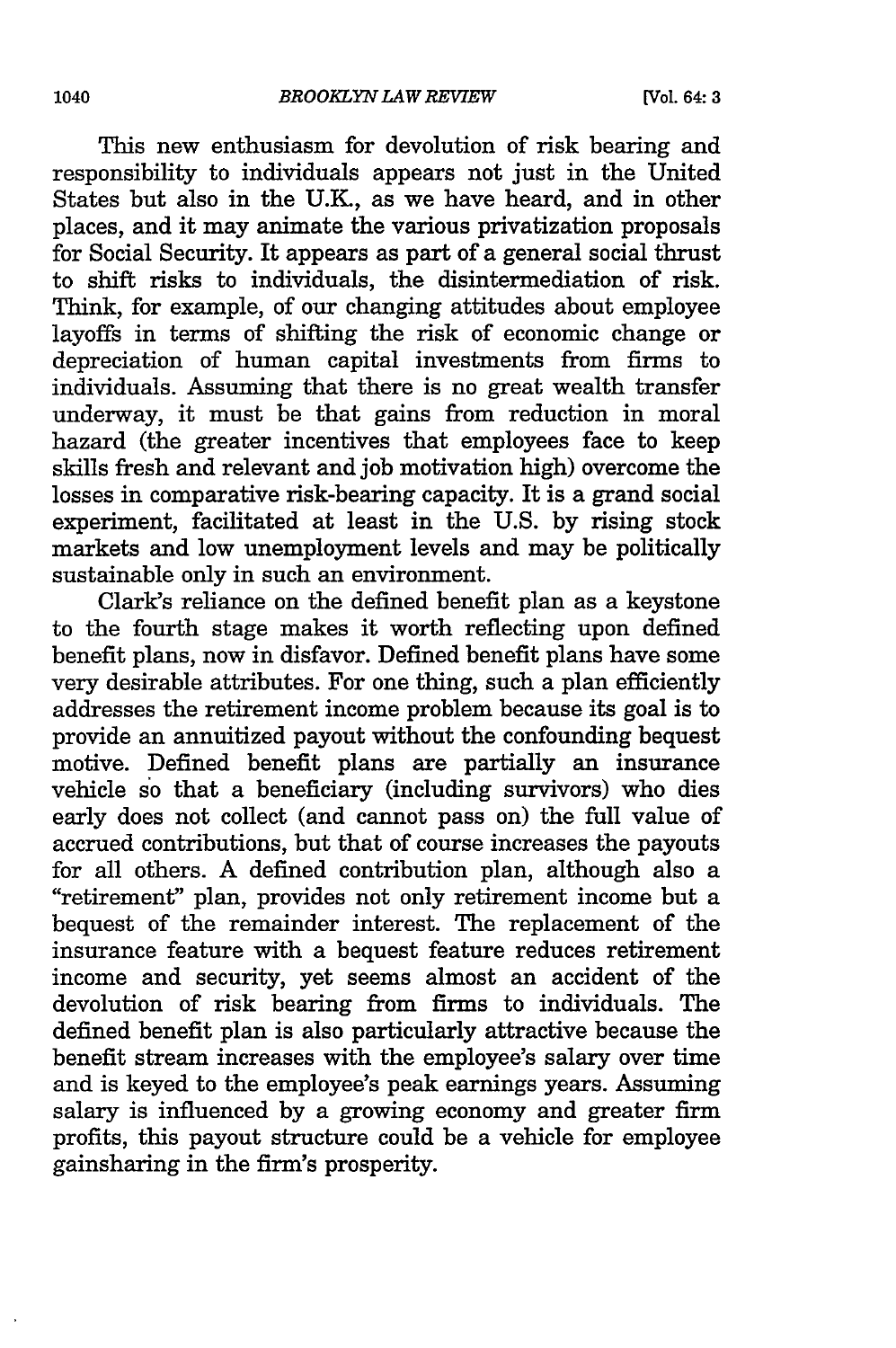The defined benefit plan began to fall apart in the 1970s. High inflation undercut the actuarial funding assumptions, because the higher salaries (and thus the higher payout obligations) came not from an increase in productivity or profitability but because of increases in nominal wages. From the employee perspective, as job mobility becomes more important, the problems in a defined benefit plan of vesting, portability, and tacking become more serious. The defined benefit plan typically links payouts to the number of years with the particular employer, so an employee who switches among employers will receive less in total benefits than an employee earning the same pay level throughout but who has worked for a single employer. Unlike vesting, this problem has not been solved. This anomaly is an argument in favor of defined contribution plans, which naturally build in full portability, but notice again the cost entailed to the individual by the shift of risk of a shortfall in investment This risk falls on individuals of quite different economic sophistication and quite different apparent risk appetites. The consequence, of course, is that individuals who hold the same job and earn the same salary may receive significantly different retirement incomes after they retire because of portfolio allocation choices whose implications they only dimly understand.

In a recent article, *Employees, Pensions and the New Economic Order,'* I attempt to address some of these problems by proposing a regulatory innovation to encourage employees to invest defined contribution assets in the optimal all equity portfolio. Employees need access to a financial vehicle that will provide a hedge against the timing risk of converting an all equity portfolio into a retirement annuity. Such a vehicle should be possible to construct. Employees contribute to pension accounts over time and retire over time; expected returns from stocks are higher than expected returns from bonds. It should be possible for a financial institution to aggregate age cohorts and to pool the intertemporal gains and risks of holding an all equity portfolio so as to improve on the portfolios that most individual will create for themselves, either because of a rational response to volatility risk or

**<sup>2</sup>** 97 Colum. L. Rev. 1519 (1997).